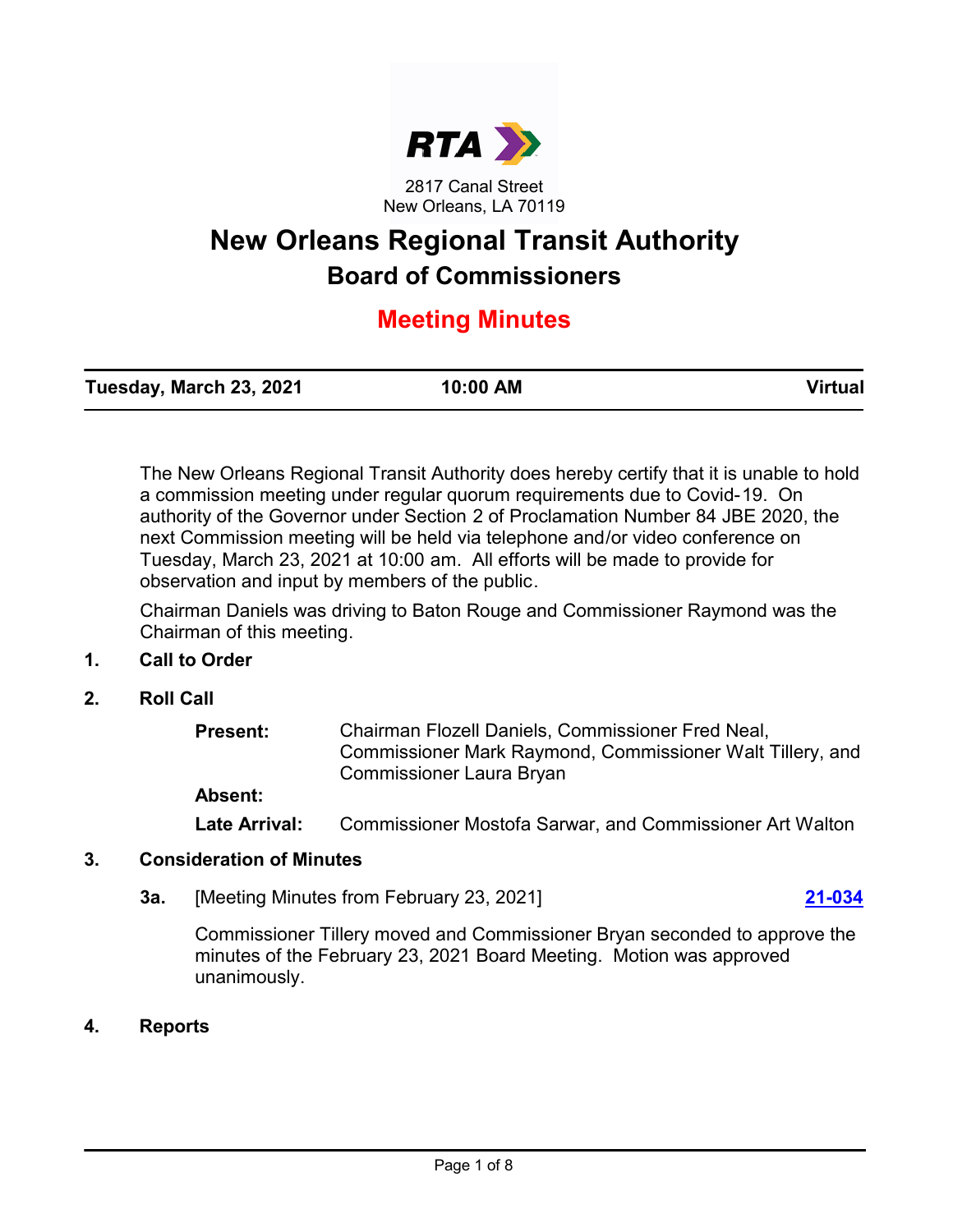#### 4a. RTA Chairman's Report

No Report.

4b. Committee Reports

Operations & Administration Committee Report: No Report.

#### Finance Committee Report:

Mark Raymond reported that staff was continuing to monitor the effects of COVID-19 on the RTA's budget and was excited that the RTA was moving forward with the Route Match pilot program in New Orleans East.

#### 4c. Jefferson Parish Report

Commissioner Tillery stated that the Jefferson Parish Department of Transportation was working on a new transit operation facility that would be located on Airline Hwy and David Dr. and construction of this project would begin in mid May. Jefferson Parish was also going to implement a new listening software and was working on implementing a new logo.

#### 4d. RTA General Counsel's Report

Sundiata Haley stated that there was an Executive Session.

### 4e. RTA Chief Executive Officer's Report

Alex Wiggins reported that the RTA was forming a partnership Task Force with JeT and the RPC to implement recommendations outlined in the New Links Plan and the first meeting was going to take place this week. Recommendations for New Links will be implemented in phases and the first phase was to return the system to full transit service which was scheduled to take place in the summer and staff was going to bring all set recommendations to the Board for approval.

Alex Wiggins reported that he wanted to thank Chairman Daniels for advocating for the transit workers to be included in the next round of vaccinations and the Governor announced last week that all transit employees are eligible to receive the vaccination based on their occupation and secondly the RTA was advised that the request for a closed pod vaccination site was also approved.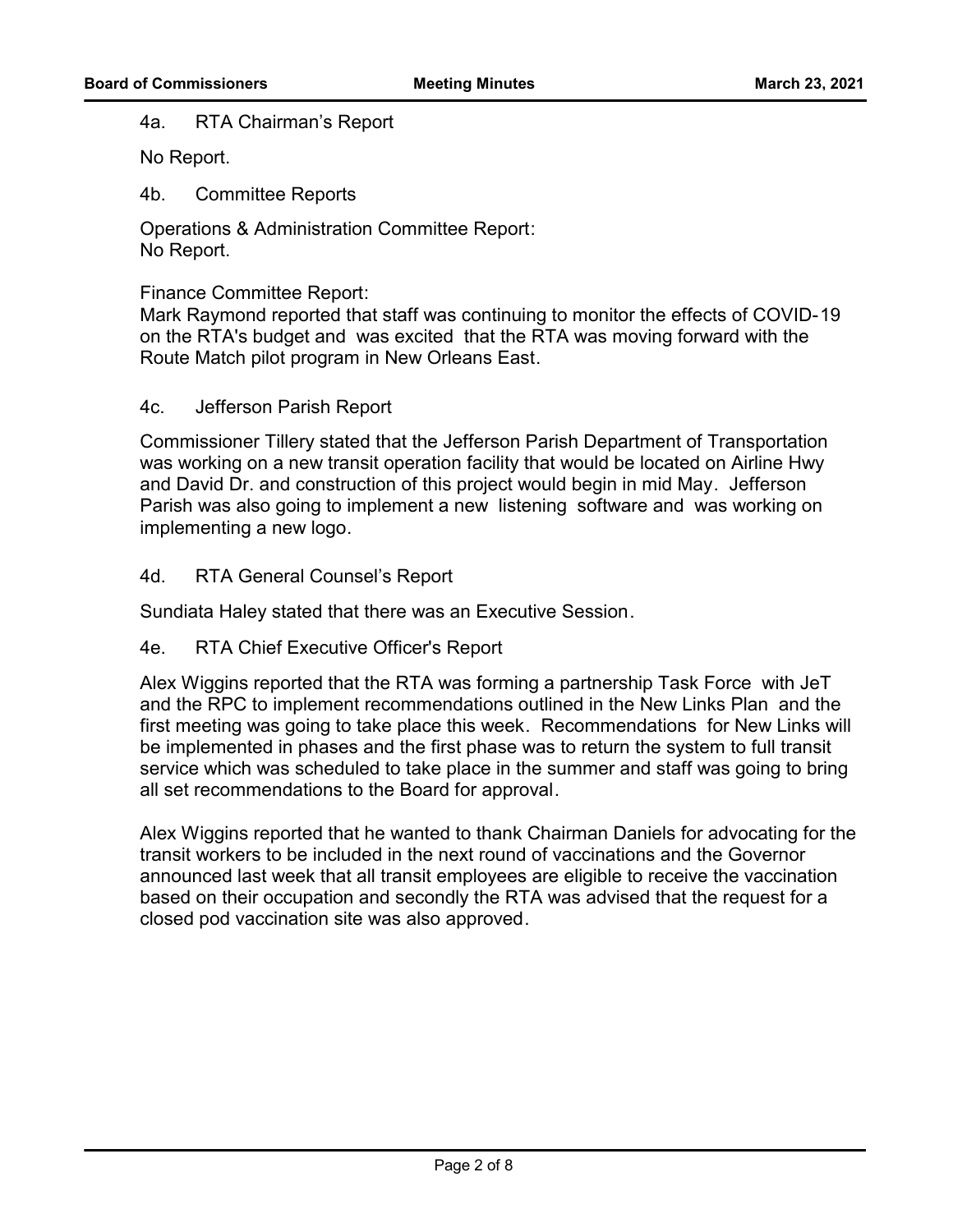#### 4f. DBE Report

Keziah Lee reported that during the months of January and February RTA awarded \$1.2 Million in contracts and of that amount \$137,075 was awarded to DBE's. Currently six projects has DBE participation and the goal achieved has not changed from last month's report but once outstanding invoices are processed there will be an increase in the goal achieved.

Keziah Lee reported that staff was working with the Infrastructure Department to identify projects for DBE participation.

Keziah Lee reported that DBE Department was going to hold an outreach and staff was going to focus on the New Orleans East Maintenance Project along with the Napoleon Facility Rehabilitation Project.

Keziah Lee reported that one additional project was added to the SBE list with a contract value of \$44,855.

In response to Commissioner Bryan, Keziah Lee reported that staff was looking at March 31, 2021 as the date for the outreach and the Marketing Department was getting information to the public.

#### **5. Items for Consideration**

**5a.** New Links Network Redesign Plan - Final Recommendations (REVISED BOARD REPORT) **[21-015](http://norta.legistar.com/gateway.aspx?m=l&id=/matter.aspx?key=1195)**

Samuel Buckley reported that staff was asking the Board to adopt the New Links Network Redesign Final Plan so implementation of the plan can begin.

Commissioner Bryan thanked Samuel Buckley and the RTA Team for the great work.

Commissioner Neal stated that he was ready for all the hard work that will go into implementing this plan.

Commissioner Raymond thanked everyone that was involved in the project.

Commissioner Neal moved and Commissioner Tillery seconded to adopted the New Links Network Redesign Plan - Final Recommendations. Resolution 21-011 was adopted unanimously.

adopted

Enactment No: 21-011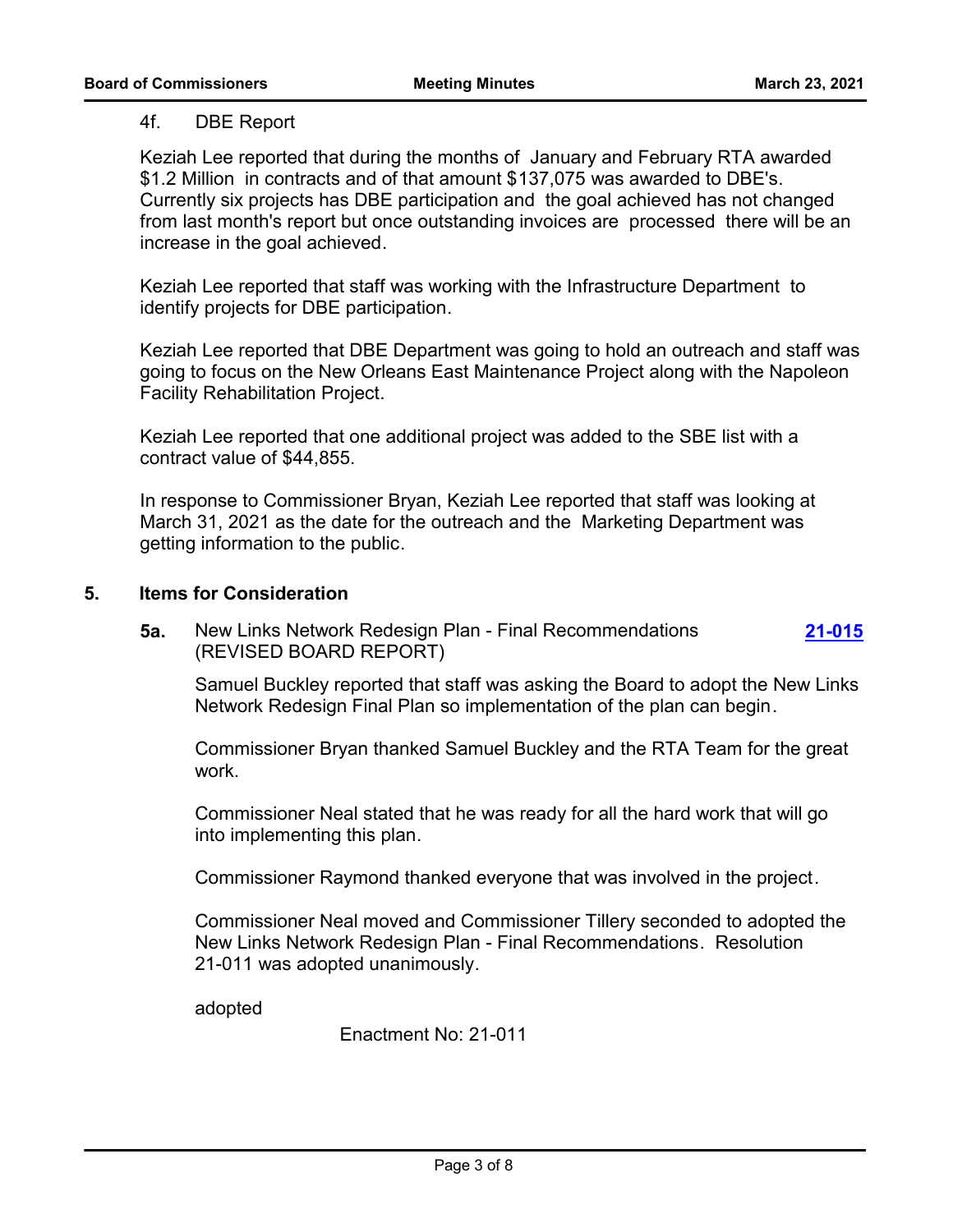#### **5b.** Downtown Regional Transit Center **[21-021](http://norta.legistar.com/gateway.aspx?m=l&id=/matter.aspx?key=1201)**

Lona Hankins reported that staff was asking for approval of the Downtown Transit Center to begin pursuing land acquisition, project funding and prepare the Preliminary Engineering Assessment Phase for the Basin Street Location. This site was preferred by the riders and was also recommended by New Links. This location also includes a rest center for the operators and for the public and the buses will be able to pull on and off the streets with ease.

Lona Hankins also reported that the Potential Funding Sources will be the Bus and Bus Facilities Grant, Infra Grant, Build Grant, DOTD Transit, State, Municipalities and RTA Self Generated and the total estimated for this project is \$20.5 Million.

The Board congratulated staff for doing a great job and creating a more equitable transit environment.

Commissioner Neal moved and Commissioner Tillery seconded to adopt the Downtown Regional Transit Center. Resolution 21-012 was adopted unanimously.

adopted

Enactment No: 21-012

**5c.** Agency Safety Plan Revision Incorporating Recent Organizational Changes

> Mike Smith reported that the Agency Safety Plan Revision incorporated recent organizational changes that was originally approved on July 28, 2020. This report was an update of the plan due to the transition that took place in December between the RTA and Transdev and it was determined that the document needed a mid cycle revision and staff took this opportunity to adjust the Safety Performance Targets and staff adjusted the Safety Risk Management Tools and Processes, including revamping the Employee Safety Report Program and this report also reflects the New Safety Committee Structure.

Commissioner Tillery moved and Commissioner Neal seconded to adopt the Agency Safety Plan Revision Incorporating Recent Organizational Changes. Resolution 21-013 was adopted unanimously.

adopted

Enactment No: 21-013

### **6. Consent Agenda**

Chairman Daniels moved and Commissioner Tillery moved to adopt the Consent Agenda. Resolution 21-014 was adopted unanimously. adopted

**[21-025](http://norta.legistar.com/gateway.aspx?m=l&id=/matter.aspx?key=1205)**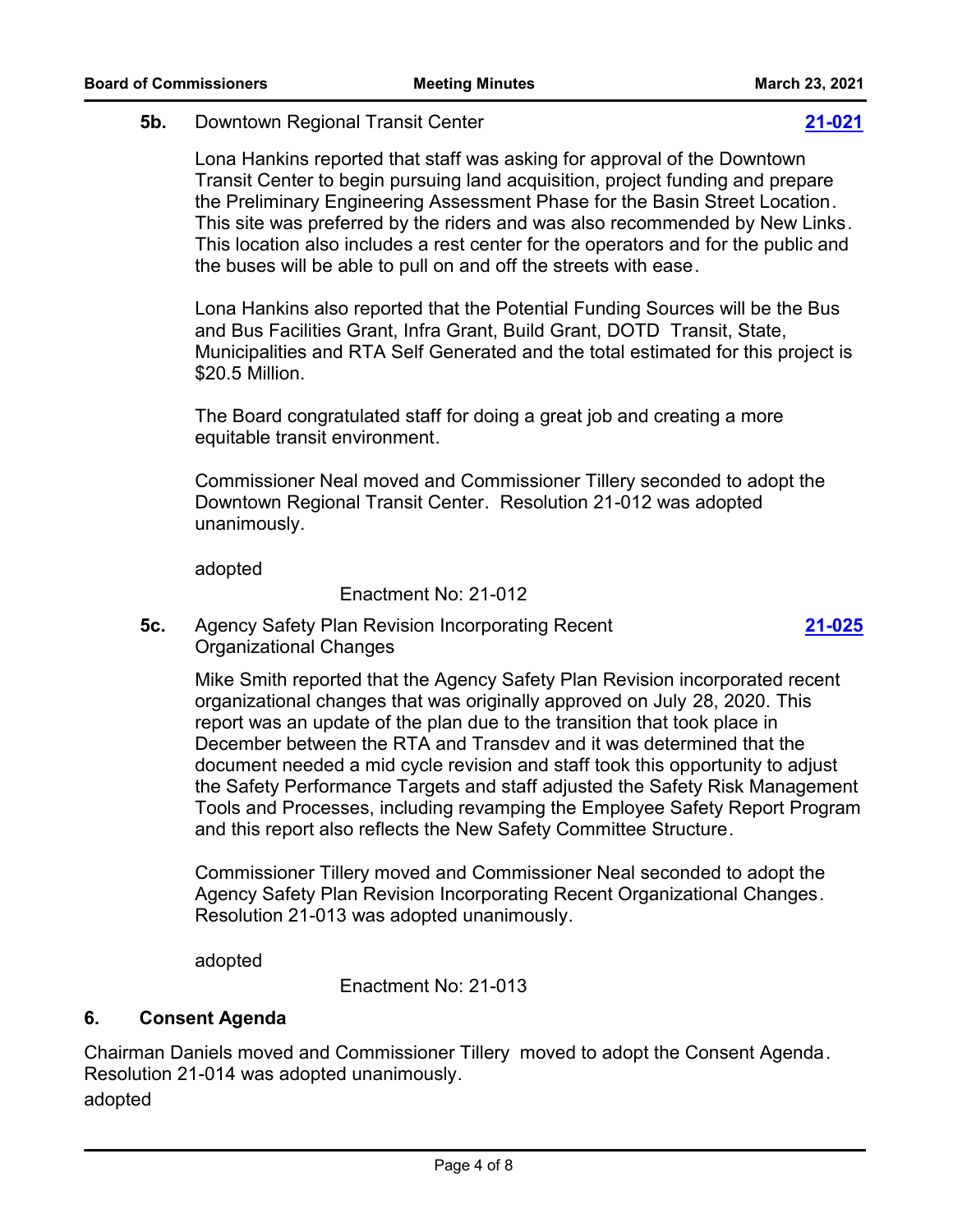**6a.** RTA Randolph Building Sewer Repairs **[21-013](http://norta.legistar.com/gateway.aspx?m=l&id=/matter.aspx?key=1193)**

Chairman Daniels moved and Commissioner Tillery seconded to adopt the RTA Randolph Building Sewer Repairs. Resolution No. 21-015 was adopted unanimously. adopted

Enactment No: 21-015

**6b.** Approval of Routematch Contract **[21-019](http://norta.legistar.com/gateway.aspx?m=l&id=/matter.aspx?key=1199)**

Chairman Daniels moved and Commissioner Tillery seconded to adopt the RTA Randolph Building Sewer Repairs. Resolution No. 21-016 was adopted unanimously.

adopted

Enactment No: 21-016

**6c.** Fixed Route Service Standards Policy **[21-024](http://norta.legistar.com/gateway.aspx?m=l&id=/matter.aspx?key=1204)**

Chairman Daniels moved and Commissioner Tillery seconded to adopt the RTA Randolph Building Sewer Repairs. Resolution No. 21-017 was adopted unanimously.

adopted

Enactment No: 21-017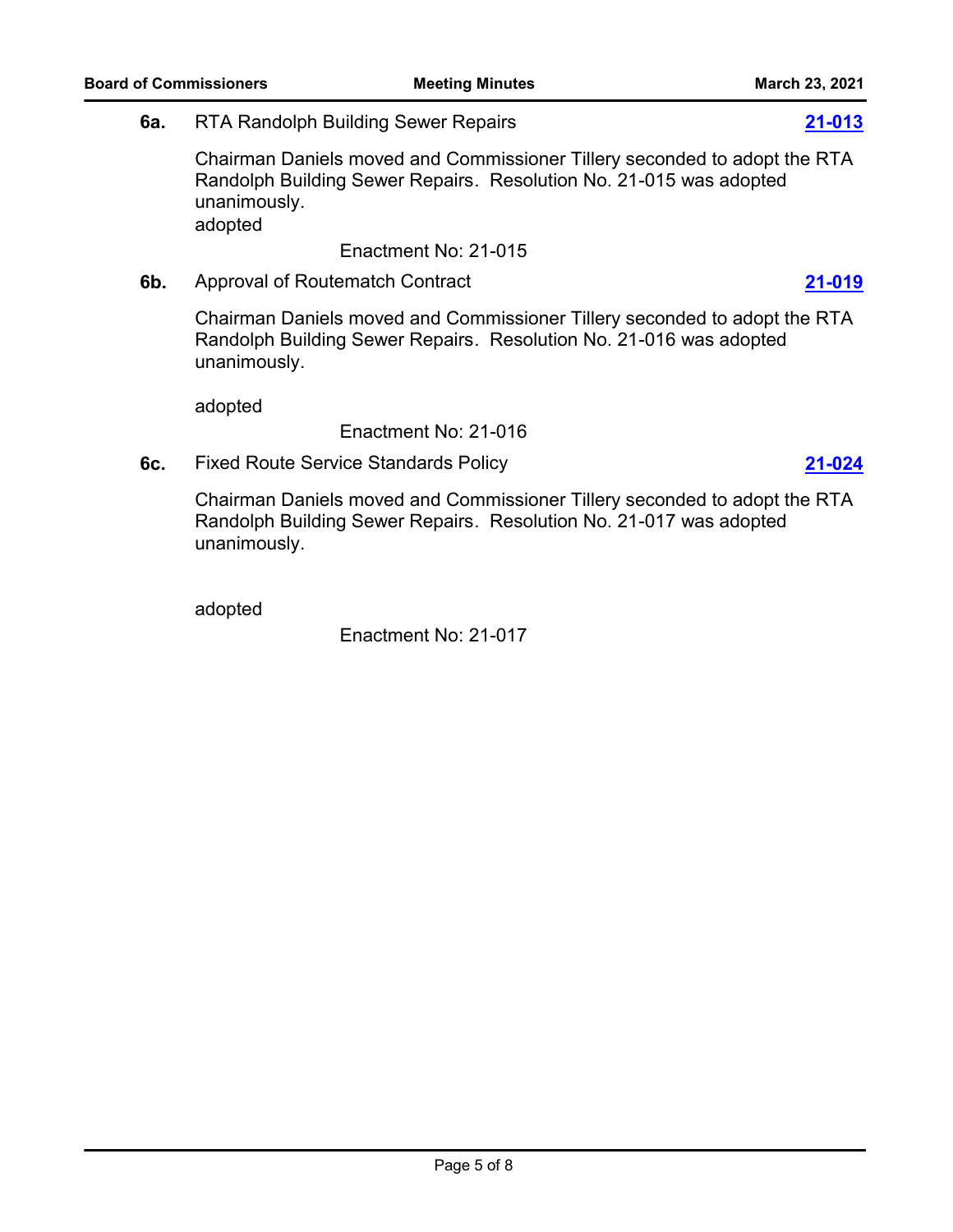#### **7. Financial Statements-January**

Gizelle Banks reported that she will be presenting the January Financials. Ms. Banks reported that the actual ridership of 523K slumped by 10.6% or 62K passengers when compared to the budget and there were 523,000 riders in January compared to the prior year ridership of about \$1.2 million.

Ms. Banks reported on Operating Revenues - The adverse impact of the COVID-19 pandemic on Operating Revenue is quite apparent in the prior year-to-current year comparisons. Passenger Fares continue to fall short of projections. Highlighting this month's activity, however, is the amount by which General Sales Tax Revenues outperformed the budget - by \$1.4 Million.

Regarding Operating Revenues (Actual) - of the \$6.9 Million in Operating Revenues, 83% or \$5.7 Million is derived from General Use Sales Tax. which we are outperforming the budget.

Regarding Operating Expenses Ms. Banks informed the Commissioners that the Labor and Fringe Benefits is the expenditure, comprising 70% of this month's actual expenses. Actuals for this line item did not include the lump sum discretionary payment some pension benefits, the 3% cost of living adjustment and full staffing, creating a large positive budget variance. The contrast in prior year and current year results for Labor and Fringe Benefits and Services is directly related to the transition from the O & M contractual arrangement with Transdev to 100% in-house operations.

Commissioner Raymond stated that the reason for the services for the prior years are so high in comparison to this year was due to the Transdev Contract.

Ms. Banks reported that the Net Revenue (After Government Assistance) totaled \$1,318,845 Million for the month of January.

Ms. Banks reported that Capital Expenditures and Debt Service as result of he bond refinancing in September 2020, Debt Service was dramatically reduced by \$528,106 from prior year by category and Operating Revenues offset Operating Expenses along with the added \$1.3m in Net Revenue (After Gov't. Assistance), the RTA generated \$662,827 in Restricted Operating/Capital.

Commissioner Walton requested that staff give a month to month report on ridership for the last two years.

Alex Wiggins reported that the fare recovery ratio is going to change and every month the team was going to focus on while we look at recovery was the cost per trip for fixed route, Paratransit, ferry and streetcar.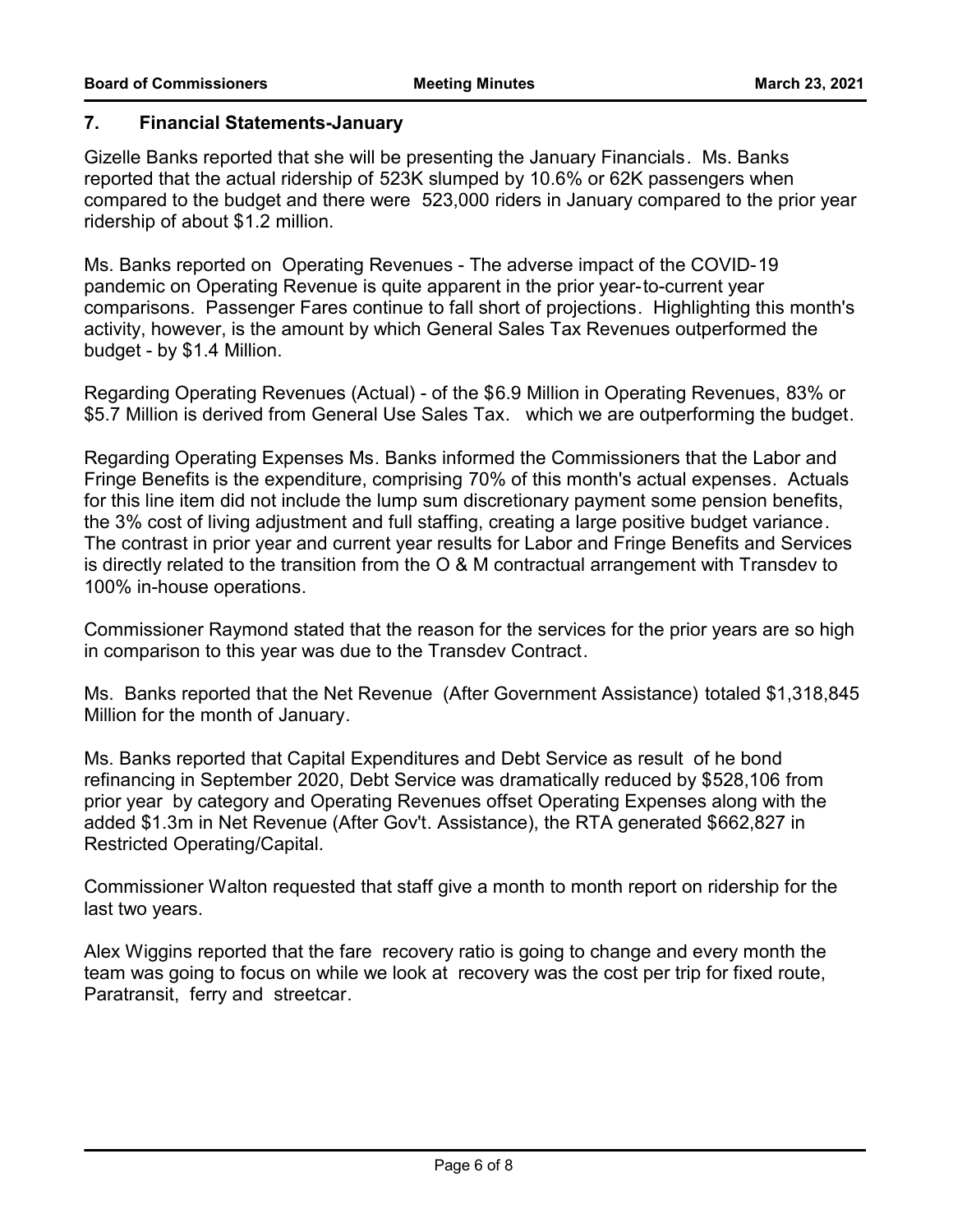#### **8. New Business (UNANIMOUS VOTE REQUIRED TO CONSIDER)**

Commissioner Daniels moved and Commissioner Tillery seconded to add the Low or No Emission Grant Program and the 5339 Bus and Bus Facilities - Large Urban Areas to the Agenda. Motion was approved unanimously.

approved

Grant application for federal funds to purchase Low-No Emission **Buses [21-036](http://norta.legistar.com/gateway.aspx?m=l&id=/matter.aspx?key=1216)**

Commissioner Tillery moved and Commissioner Walton seconded to adopt the Low or No Emission Grant Program. Resolution No. 21-018 was adopted unanimously.

adopted

Enactment No: 21-018

5339 Bus and Bus Facilities: Large Urban Areas-REVISED REPORT **[21-035](http://norta.legistar.com/gateway.aspx?m=l&id=/matter.aspx?key=1215)**

Commissioner Tillery moved and Commissioner Walton seconded to adopt the grant for the Replacement for the Non-Revenue Vehicles. Resolution No. 21-019 was adopted unanimously.

In response to Commissioner Bryan, Lona Hankins stated that once staff know the rules and timelines for the Bus and Bus Facility Grant staff intend to pursue and bring the resolution before the Board and the there are several components to the Bus and Bus Facilities grant and the one for non revenue fleet was leftover money that FTA was offering to the local DOTD's to the large urban applicants.

adopted

Enactment No: 21-025